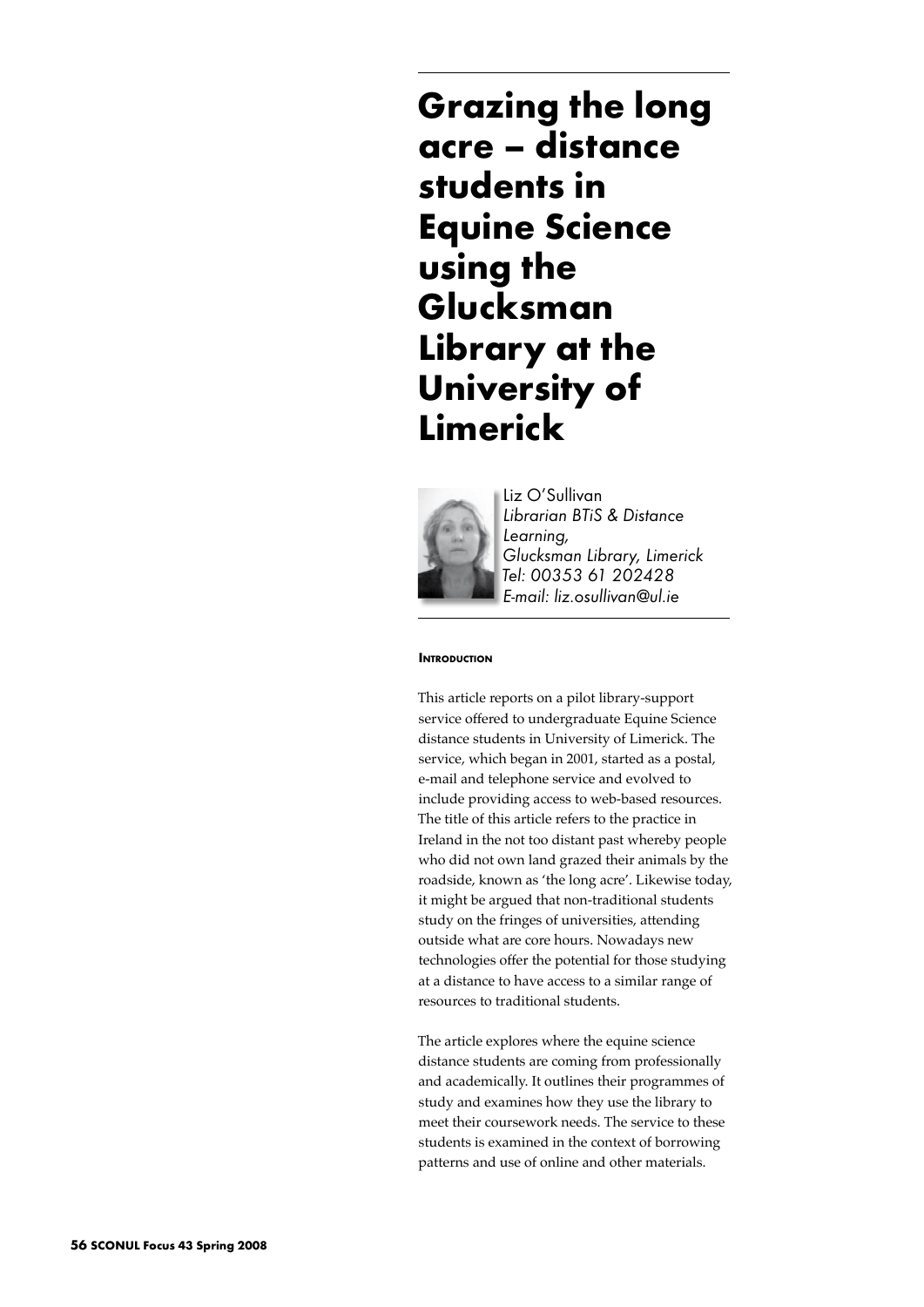

**Equine Science degree history**

The Equine Science degree programme was first offered by the University of Limerick in 1992. The importance of the industry to the Irish economy was highlighted by University of Limerick Life Sciences lecturer Frank McGourty (1996),<sup>1</sup> who led the development of the new programme. His inspiration came from Lord Killanin's report on the Irish equine industry,<sup>2</sup> which recommended that a course of study be provided for students wishing to follow a professional career in the horse industry because of the strategic economic importance of the horse and related industries in Ireland.

This need to produce highly qualified personnel with the specialised knowledge to exploit the potential of equine industries still exists in 2008. Additionally, the social and therapeutic importance of the equine industry in areas such as family-bonding, friendship-building, group cohesion and individual development are increasingly being recognised.<sup>3</sup>

# **Equine programmes**

The structure of the distance equine science programme offers flexibility to students. Individual link-in modules can be studied without a commitment to a course of study culminating in an academic qualification. Undergraduate certificate and diploma courses are on offer to distance students. Students can study at a distance to certificate and

diploma level and then come on campus to join day students to complete a BSc, Masters and PhD in Equine Science.

A certificate by distance learning comprises 12 modules. A further 8 modules must be taken to complete a diploma in equine science by distance learning. Subjects include equine anatomy and physiology, reproduction, health and disease, nutrition, genetics and grassland and grazing. Electives include French and German language modules, marketing, equine performance and equitation. Some modules overlap with other disciplines.

# **Distance equine science students profile**

Students are drawn to the course from all parts of the island of Ireland. They are mainly in the 23+ age cohort. While students are mostly personnel drawn from the horse industry – such as stable hands, jockeys, veterinary surgeons – other professions represented include legal, financial and pharmaceutical students. One student is a clinical psychologist who has an interest in working with horses with behavioural difficulties. He has found being able to do the course by distance and to continue with his current employment a major plus of the programme. A significant number of homemakers study equine science by distance learning and some retired people study it as a leisure interest. The number enrolled at any given time on the distance programme is approximately 110.

While full-time equine science students are mainly male, distance students are mainly female.

Some students have little or no formal education. They bring to the course the advantage of practical experience in areas such as horsemanship, breeding and folk medicine. As these students participate in coursework the wealth of their knowledge can be documented and shared with others, their study confirming effective practices in place through the ages and across cultures.



**SCONUL Focus 43 Spring 2008 57**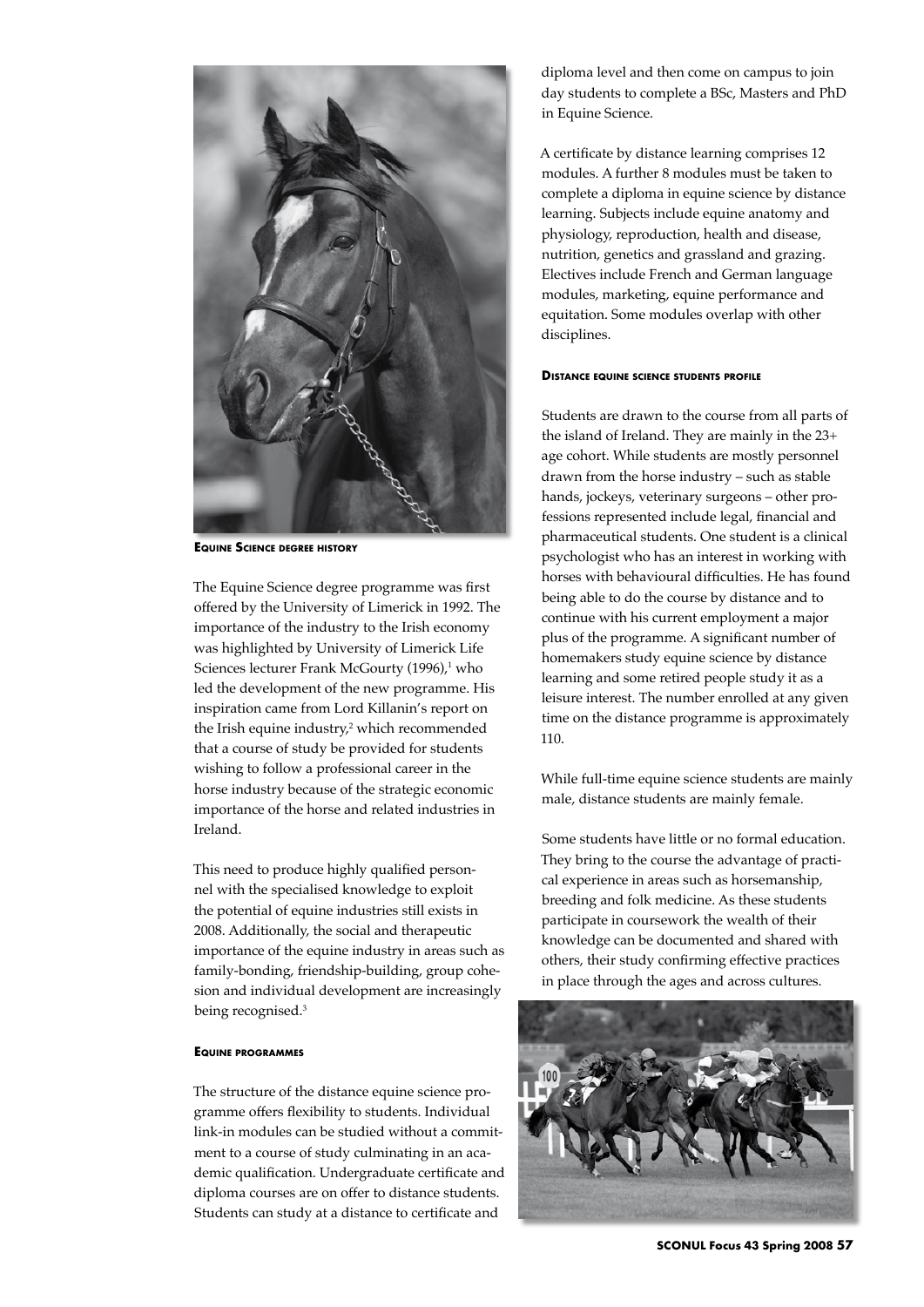#### **Student encounters with the library**

*'A distance learning student should not have a sense of doing things from far away. In fact, the University of Limerick, through the IEI, offers a range of learner support networks, both formal and informal.'* (International Equine Institute, 2008)4

Equine science distance students are on campus twice a year for library orientation and information skills training. Their modules are delivered within the Sulis<sup>5</sup> virtual learning environment*,* which is in use throughout University of Limerick; these students were one of the first groups to adopt this VLE.



Outside of this, the students contact the library by telephone, e-mail and papermail. They are supported by a dedicated equine science distance librarian and library assistant. They are provided with support to search databases for reading material and any other coursework-related queries. Most queries are dealt with by telephone. The 'UL Library Equine Distance Students News' blog,<sup>6</sup> managed by the distance librarian, is used to post answers to students' questions. The students generally use the blog for queries relating to finding information for their assignments, for links to various information sources and as a permanent source of reference to the support offered by the librarian. The availability of the blog around the clock is really useful, as many stu-

dents will do their coursework outside of normal working hours.

The students need the material from their reading lists. Many journal articles and some books are available online via the library databases. Where students do not have online access the library will post the reading material in print format. Interlibrary loan from the British Library is used occasionally, with books being forwarded by post. BL articles are supplied and forwarded to students by post and secure electronic document delivery.<sup>7</sup>

Science Direct, SPORTDiscus and Blackwell Synergy are the most frequently used databases, along with Web of Science, Medline and PsycINFO. Core journals used by students are in the subject areas of horsemanship and veterinary science.

### **Trends in the use of resources**

The chart below shows trends in usage of material. When the distance support service began in 2001 there was no remote access to electronic journals, 60% of requests from students were for copies of articles from material UL subscribes to. During 2002, 53% of requests were for material UL subscribes to, while 10% were articles from the British Library. As the equine science distance students progressed to their second year of study, UL-subscribed journal titles could not meet the requirements of the reading lists and were supplemented with BL inter-library loan. During 2003 articles from the UL collection posted to students stayed constant at 53% and BL articles supplied fell to 4%. This could be explained by the provision of off-campus access to electronic journals for the first time that year.

By 2004 the Irish Research electronic Library (IReL) project made even more databases and fulltext journals available to students. The demand for copies of articles was at its highest, 68% of requests were from material UL subscribes to and 15% were ordered from the British Library. This could be explained by students advancing to higher levels of study within the distance equine degree and reading more subject material online, which increased the numbers of articles referenced but not available in full-text. In 2005 articles from material UL subscribes to fell back a little to 62%, as did BL paper articles, to 10%. This could be accounted for by more electronic journals becoming available online. The trend of falling demand for paper articles from UL resources continued in 2006, with 47% UL articles and 6% BL paper articles being requested.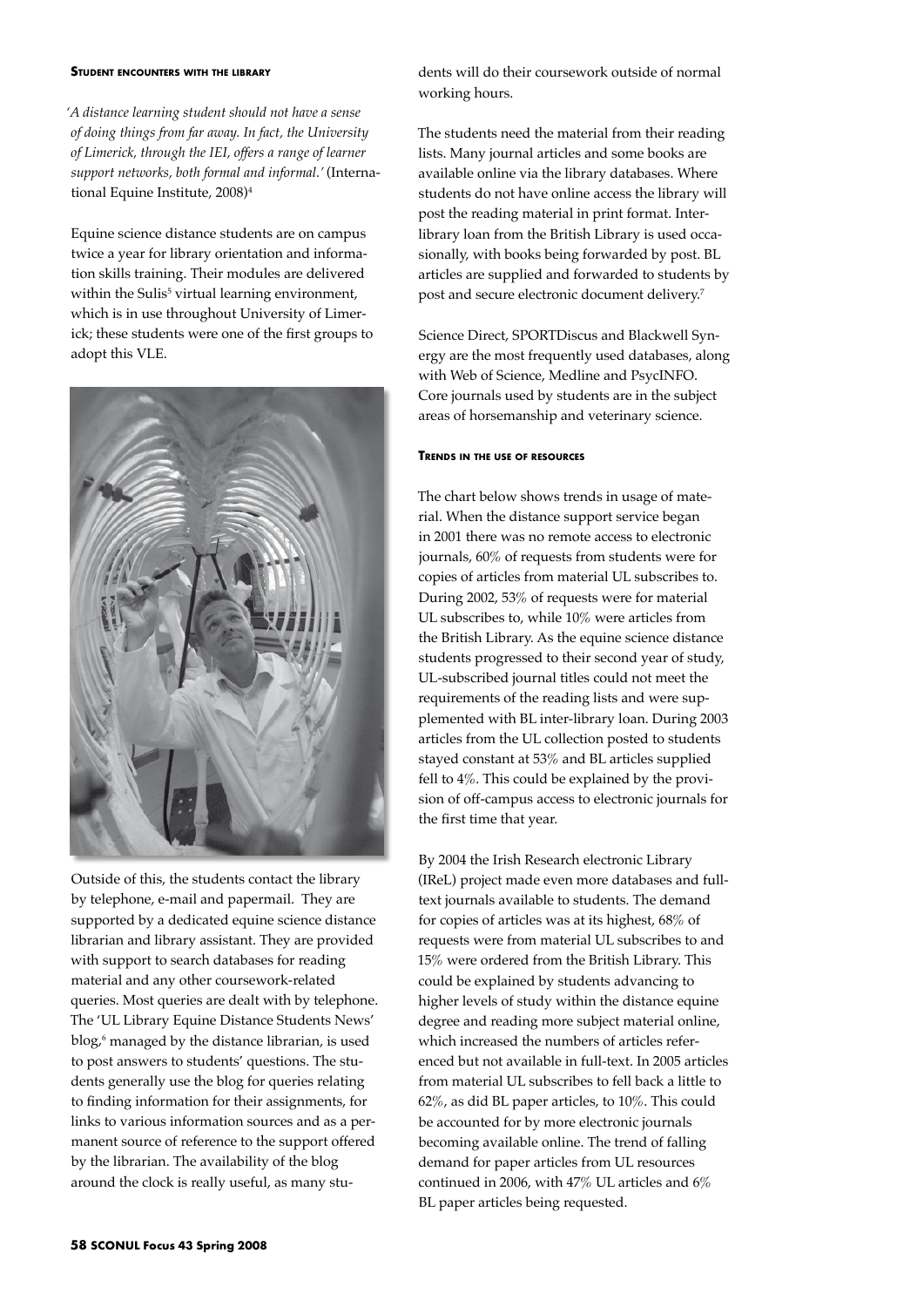Positive results from online resources provision are that the students are reading more academic journal articles. This is evidenced in the first half of 2007, when the demand for print copies of journal material UL subscribes to increased to 57%. These requests arise from references where full-text is not available online. At present it is not possible to measure the number of electronic articles read by distance equine science students, although it is clear they continue to request print full-text articles in addition to reading other articles online.



Students require a significant number of books on horsemanship and veterinary science. Most books are currently provided by post. The chart above shows books as a percentage of the paper material supplied by post to students of the last seven years. In 2001 books comprised 40% of material posted to students, dropping to 36% in 2002 and again dropping from 42% in 2003 to 15% in 2004. The figure rose to 28% in 2005 and 46% in 2006. The troughs in supply reflect where books in stock could not meet the demand by full-time and distance students. At present there is no arrangement to set aside books for use by distance students only. More paper books are needed per capita for distance students because of the time taken to post them to and from the library. The peaks reflect where book stock was increased to meet that demand.

It is not yet known what impact the availability of Wiley e-books, such as *Analyzing Gene Expression*<sup>8</sup> will have on the demand for paper books among equine science students. It will be useful when it is possible to measure equine science distance students' usage of UL electronic resources at a later date.



## **CONCLUSION**

This diverse group of students has adapted to new technologies in order to complete their coursework at a distance. Library resources are requested mainly by e-mail and telephone and delivered by post or e-mail or posted on the blog. Students also access electronic journals and some e-books from home. Even though the provision of more online resources has increased the amount of material accessed by students, they are still requesting as much on paper as before. It could be argued that these distance students are receiving an equivalent quality of service to those who are full-time on campus because the volume of material they are requesting for their studies has increased dramatically due to the ever-increasing availability of online material.



Distance learning and library support will continue in the future and will become more flexible as life-long learning is an expanding area of education. The demand for education by people of all ages who want to study and continue to work at the same time will grow. The present generation of distance students are pushing the boundaries of educational achievement because of the power of online education. The next wave of distance students will be the net generation, who prefer technology-based learning to sitting in a lecture theatre at a prescribed time.<sup>9</sup> This bodes well for the future of distance learning and the role of the librarian online.

There is a need to communicate economically and efficiently with students who may work at a distance from college in future. Providing relevant library resources via the web is would be one effective way to do this. Podcasting is one option to improve this service; creating webinars is another. The capacity of mobile telephones with computing ability is currently a platform for enabling all students to receive educational material